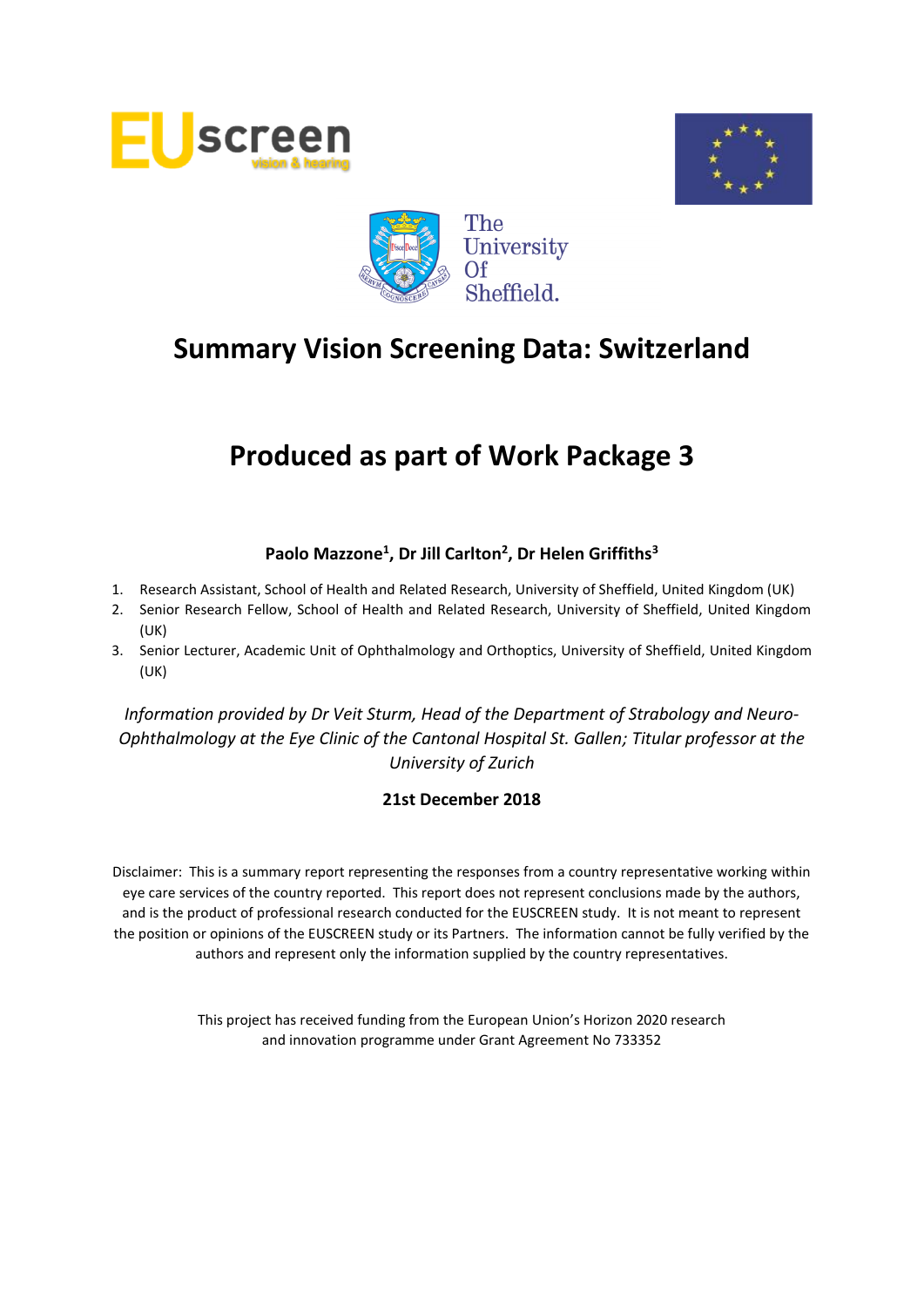



### **Contents**

| 1 | <b>Glossary of Terms: Vision Screening</b>  |                                           |                |  |  |  |  |  |  |
|---|---------------------------------------------|-------------------------------------------|----------------|--|--|--|--|--|--|
| 2 | Abbreviations                               |                                           |                |  |  |  |  |  |  |
| 3 | Population and Healthcare Overview          |                                           |                |  |  |  |  |  |  |
| 4 | Vision Screening Commissioning and Guidance |                                           |                |  |  |  |  |  |  |
| 5 | Screening programme                         |                                           |                |  |  |  |  |  |  |
|   | 5.1                                         | Vision screening - Preterm babies         | 4              |  |  |  |  |  |  |
|   | 5.2<br>Vision screening - Birth to 3 months |                                           |                |  |  |  |  |  |  |
|   | 5.3                                         | Vision screening - 3 months to 36 months  | $\overline{4}$ |  |  |  |  |  |  |
|   | 5.4                                         | Vision screening - 36 months to 7 years   | 5              |  |  |  |  |  |  |
| 6 |                                             | <b>Automated Screening</b>                | 9              |  |  |  |  |  |  |
| 7 |                                             | Provision for Visually Impaired           | 10             |  |  |  |  |  |  |
| 8 |                                             | Knowledge of existing screening programme | 11             |  |  |  |  |  |  |
|   | 8.1                                         | Prevalence/Diagnosis                      | 11             |  |  |  |  |  |  |
|   | 8.2                                         | Coverage                                  | 11             |  |  |  |  |  |  |
|   | 8.3                                         | Screening evaluation                      | 11             |  |  |  |  |  |  |
|   | 8.4                                         | <b>Treatment success</b>                  | 11             |  |  |  |  |  |  |
| 9 |                                             | Costs of vision screening in children     | 12             |  |  |  |  |  |  |
|   | 9.1                                         | Cost of vision screening                  | 12             |  |  |  |  |  |  |
|   | 9.2                                         | Cost of treatment for amblyopia           | 12             |  |  |  |  |  |  |
|   | 9.3                                         | Cost of Treatment for strabismus          | 12             |  |  |  |  |  |  |
|   | 9.4                                         | Cost of treatment for cataract            | 12             |  |  |  |  |  |  |
|   | References<br>13<br>10                      |                                           |                |  |  |  |  |  |  |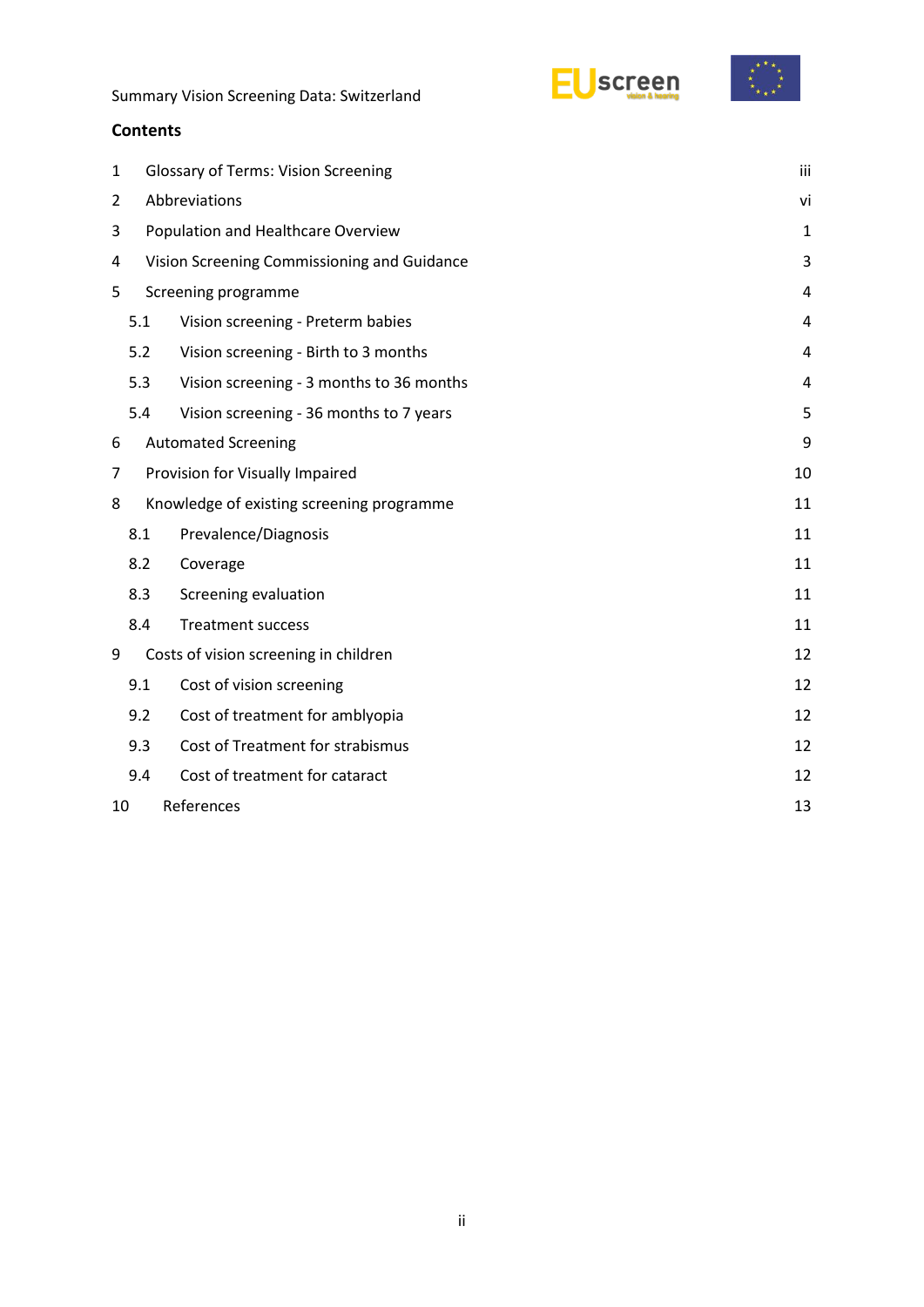



# <span id="page-2-0"></span>**1 Glossary of Terms: Vision Screening**

| <b>Abnormal test result</b> | A test result where a normal "pass" response could not be                                                                                                                                                  |  |  |  |  |  |
|-----------------------------|------------------------------------------------------------------------------------------------------------------------------------------------------------------------------------------------------------|--|--|--|--|--|
|                             | detected under good conditions. The result on screening                                                                                                                                                    |  |  |  |  |  |
|                             | equipment may indicate "no response," "fail," or "refer."                                                                                                                                                  |  |  |  |  |  |
| <b>Attendance rate</b>      | The proportion of all those invited for screening that are tested<br>and receive a result:                                                                                                                 |  |  |  |  |  |
|                             | Invited for screening includes all those that are offered<br>٠<br>the screening test.                                                                                                                      |  |  |  |  |  |
|                             | Tested and receive a result could be a "pass" or "referral<br>to diagnostic assessment".                                                                                                                   |  |  |  |  |  |
|                             | Attendance rate provides information on the willingness of<br>families to participate in screening.                                                                                                        |  |  |  |  |  |
| <b>Compliance with</b>      | The percentage of those who are referred from screening to a                                                                                                                                               |  |  |  |  |  |
| referral (percentage)       | diagnostic assessment that actually attend the diagnostic                                                                                                                                                  |  |  |  |  |  |
|                             | assessment.                                                                                                                                                                                                |  |  |  |  |  |
|                             |                                                                                                                                                                                                            |  |  |  |  |  |
|                             | Percentage of compliance provides information on the                                                                                                                                                       |  |  |  |  |  |
|                             | willingness of families to attend the diagnostic assessment after                                                                                                                                          |  |  |  |  |  |
|                             | referral from screening.                                                                                                                                                                                   |  |  |  |  |  |
|                             |                                                                                                                                                                                                            |  |  |  |  |  |
| Coverage                    | The proportion of those eligible for screening that are tested and<br>receive a result:                                                                                                                    |  |  |  |  |  |
|                             | Eligible for screening includes those within the population<br>٠<br>that are covered under the screening or health care<br>programme.                                                                      |  |  |  |  |  |
|                             | Tested and receive a result could be a "pass" or "refer to<br>diagnostic assessment".                                                                                                                      |  |  |  |  |  |
|                             | Factors such as being offered screening, willingness to<br>participate, missed screening, ability to complete the screen, and<br>ability to document the screening results will influence the<br>coverage. |  |  |  |  |  |
| <b>False negatives</b>      | The percentage of children with a visual deficit (defined by the                                                                                                                                           |  |  |  |  |  |
|                             | target condition) that receive a result of "pass" during screening.                                                                                                                                        |  |  |  |  |  |
|                             | Example: If 100 children with visual deficit are screened, and 1                                                                                                                                           |  |  |  |  |  |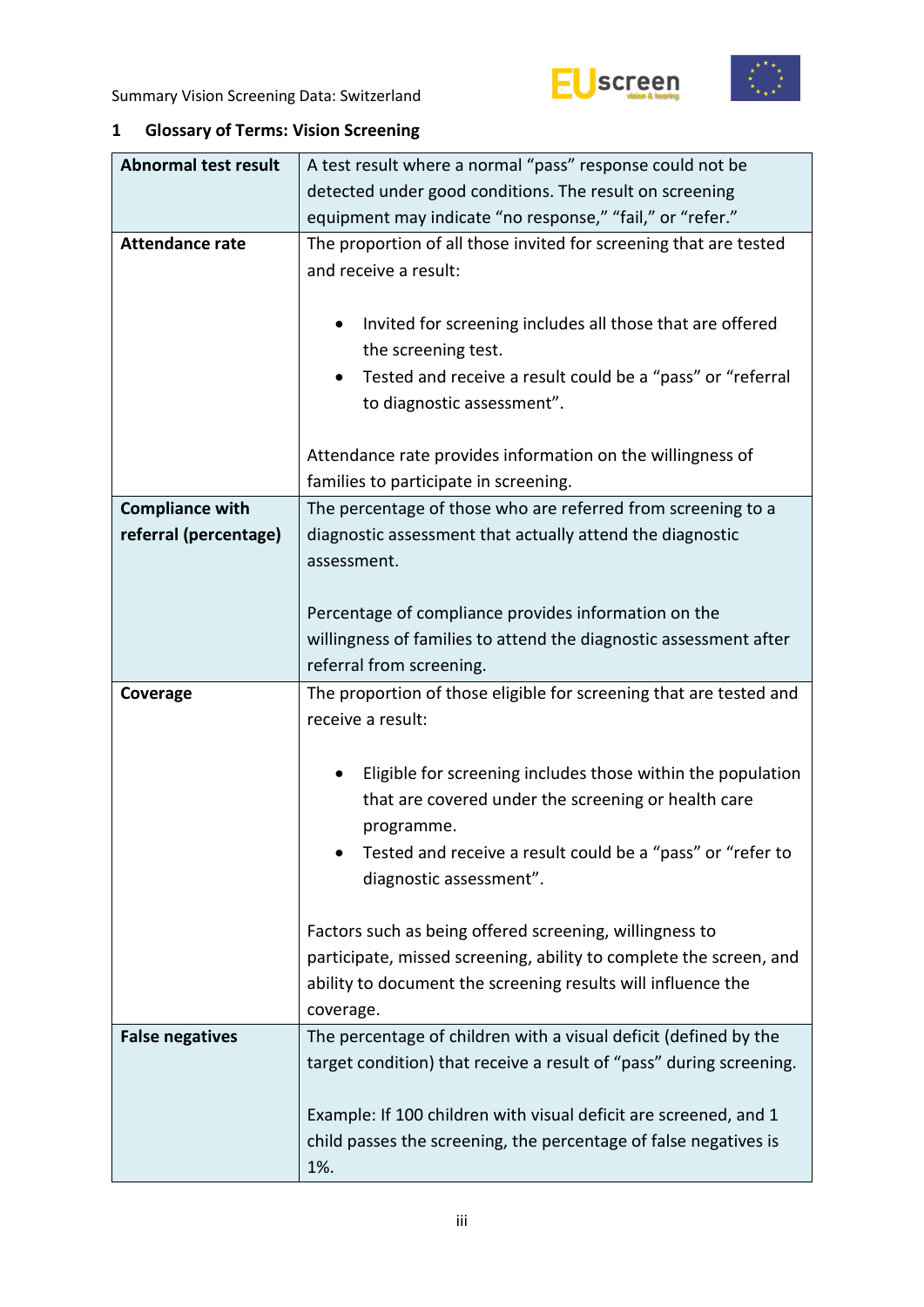



| <b>False positives</b>       | The percentage of children with normal vision that are referred                  |
|------------------------------|----------------------------------------------------------------------------------|
|                              | from screening to a diagnostic assessment.                                       |
|                              |                                                                                  |
| <b>Guidelines</b>            | Recommendations or instructions provided by an authoritative                     |
|                              | body on the practice of screening in the country or region.                      |
| <b>Vision screening</b>      | A person qualified to perform vision screening, according to the                 |
| professional                 | practice in the country or region.                                               |
| <b>Inconclusive test</b>     | A test result where a normal "pass" response could not be                        |
| result                       | detected due to poor test conditions or poor cooperation of the                  |
|                              | child.                                                                           |
| <b>Invited for screening</b> | Infants/children and their families who are offered screening.                   |
| <b>Outcome of vision</b>     | An indication of the effectiveness or performance of screening,                  |
| screening                    | such as a measurement of coverage rate, referral rate, number of                 |
|                              | children detected, etc.                                                          |
| Untreated amblyopia          | Those children who have not received treatment for amblyopia                     |
|                              | due to missed screening or missed follow-up appointment.                         |
| Persistent amblyopia         | Amblyopia that is missed by screening, or present after the child                |
|                              | has received treatment.                                                          |
|                              |                                                                                  |
| <b>Positive predictive</b>   | The percentage of children referred from screening who have a                    |
| value                        | confirmed vision loss.                                                           |
|                              |                                                                                  |
|                              | For example, if 100 babies are referred from screening for                       |
|                              | diagnostic assessment and 10 have normal vision and 90 have a                    |
|                              | confirmed visual defect, the positive predictive value would be                  |
|                              | 90%.                                                                             |
| <b>Prevalence</b>            | The percentage or number of individuals with a specific disease                  |
|                              | or condition. Prevalence can either be expressed as a percentage                 |
|                              | or as a number out of 1000 individuals within the same                           |
|                              | demographic.                                                                     |
| Programme                    | An organised system for screening, which could be based                          |
|                              | nationally, regionally or locally.                                               |
| Protocol                     | Documented procedure or sequence for screening, which could                      |
|                              | include which tests are performed, when tests are performed,                     |
|                              |                                                                                  |
|                              |                                                                                  |
|                              | procedures for passing and referring, and so forth.                              |
| <b>Quality assurance</b>     | A method for checking and ensuring that screening is functioning                 |
|                              | adequately and meeting set goals and benchmarks.                                 |
| Referral criteria            | A pre-determined cut-off boundary for when a child should be                     |
|                              | re-tested or seen for a diagnostic assessment.                                   |
| <b>Risk babies / Babies</b>  | All infants that are considered to be at-risk or have risk-factors               |
| at-risk                      | for vision defects/ophthalmic pathology according to the<br>screening programme. |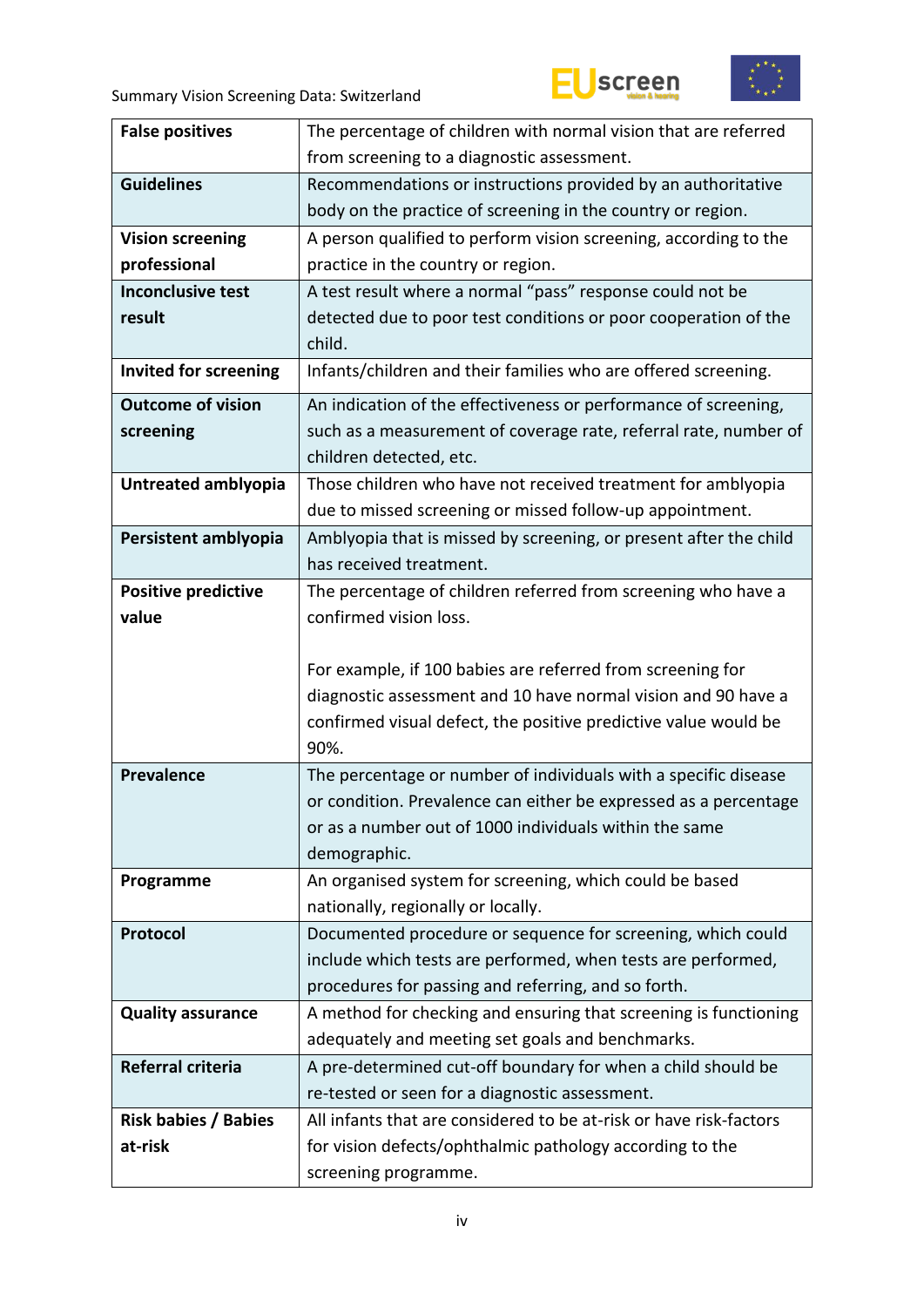



|                         | Two common risk factors are admission to the neonatal-intensive    |
|-------------------------|--------------------------------------------------------------------|
|                         | care unit (NICU) or born prematurely. However, other risk factors  |
|                         | for visual defects may also be indicated in the screening          |
|                         | programme.                                                         |
| Sensitivity             | The percentage of children with visual defects that are identified |
|                         | via the screening programme.                                       |
|                         |                                                                    |
|                         | For example, if 100 babies with visual defects are tested, and 98  |
|                         | of these babies are referred for diagnostic assessment and 2 pass  |
|                         | the screening, the sensitivity is 98%.                             |
| <b>Specificity</b>      | The percentage of children with normal vision that pass the        |
|                         | screening.                                                         |
|                         |                                                                    |
|                         | For example, if 100 babies with normal vision are tested, and 10   |
|                         | of these babies are referred for diagnostic assessment and 90      |
|                         | pass the screening, the specificity is 90%.                        |
| <b>Target condition</b> | The visual defect you are aiming to detect via the screening       |
|                         | programme.                                                         |
| Well, healthy babies    | Infants who are not admitted into the NICU or born prematurely     |
|                         | (born after a gestation period of less than 37 weeks).             |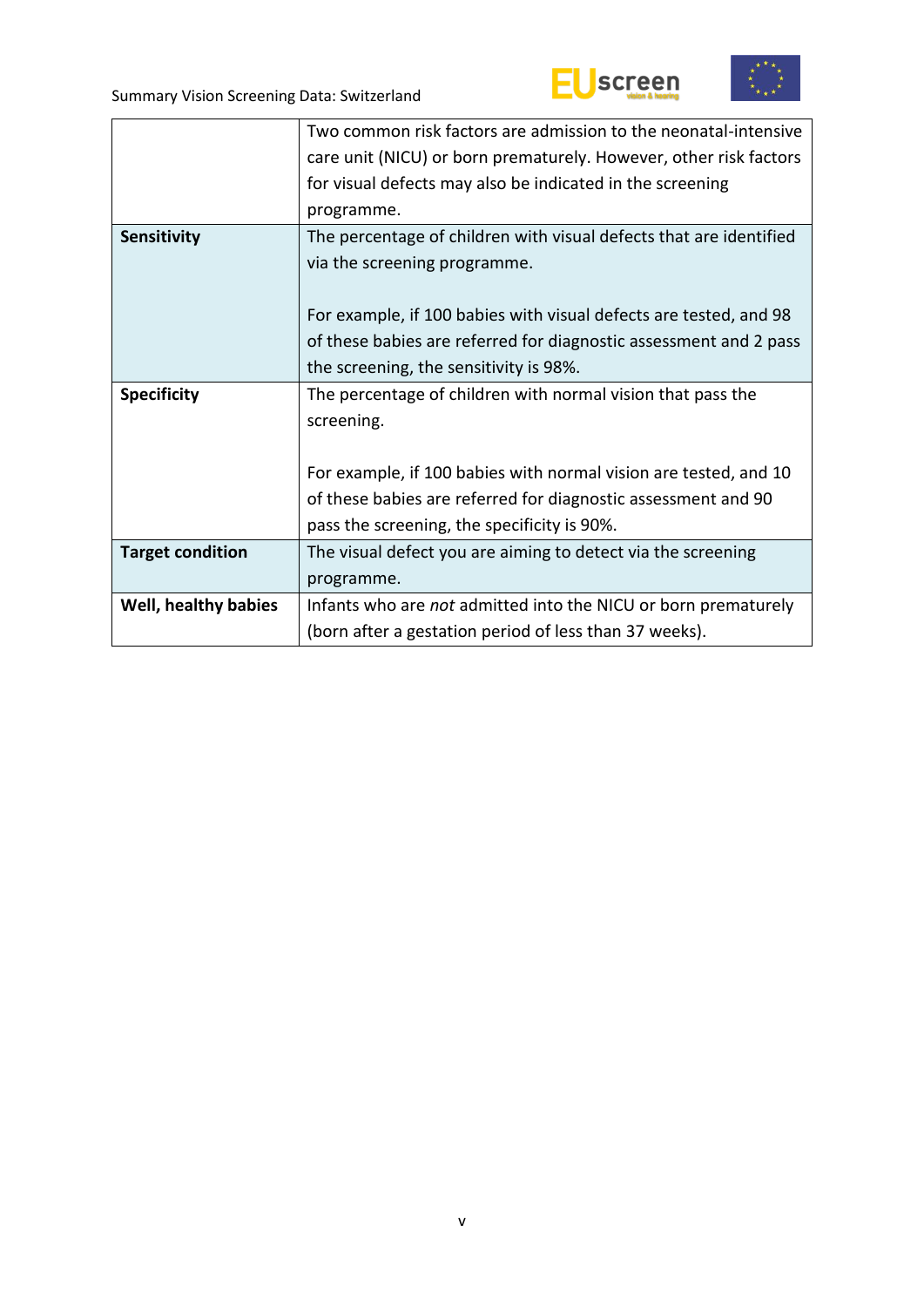



<span id="page-5-0"></span>**2 Abbreviations ACT** Alternating Cover Test **AR** Autorefraction **AS** Automated Screening **CT** Cover Test **CV** Colour Vision **EI** Eye Inspection **EM** Eye Motility **Fix** Fixation **GDP** Gross Domestic Product **GP** General Practitioner **Hir** Hirschberg **NICU** Neonatal-intensive care unit **PM** Pursuit Movements **PPP** Purchasing Power Parity **PR** Pupillary Reflexes **RE** Retinal Examination **ROP** Retinopathy of Prematurity **RR** Red Reflex Testing **SV** Stereopsis **VA** Visual Acuity **WHO** World Health Organisation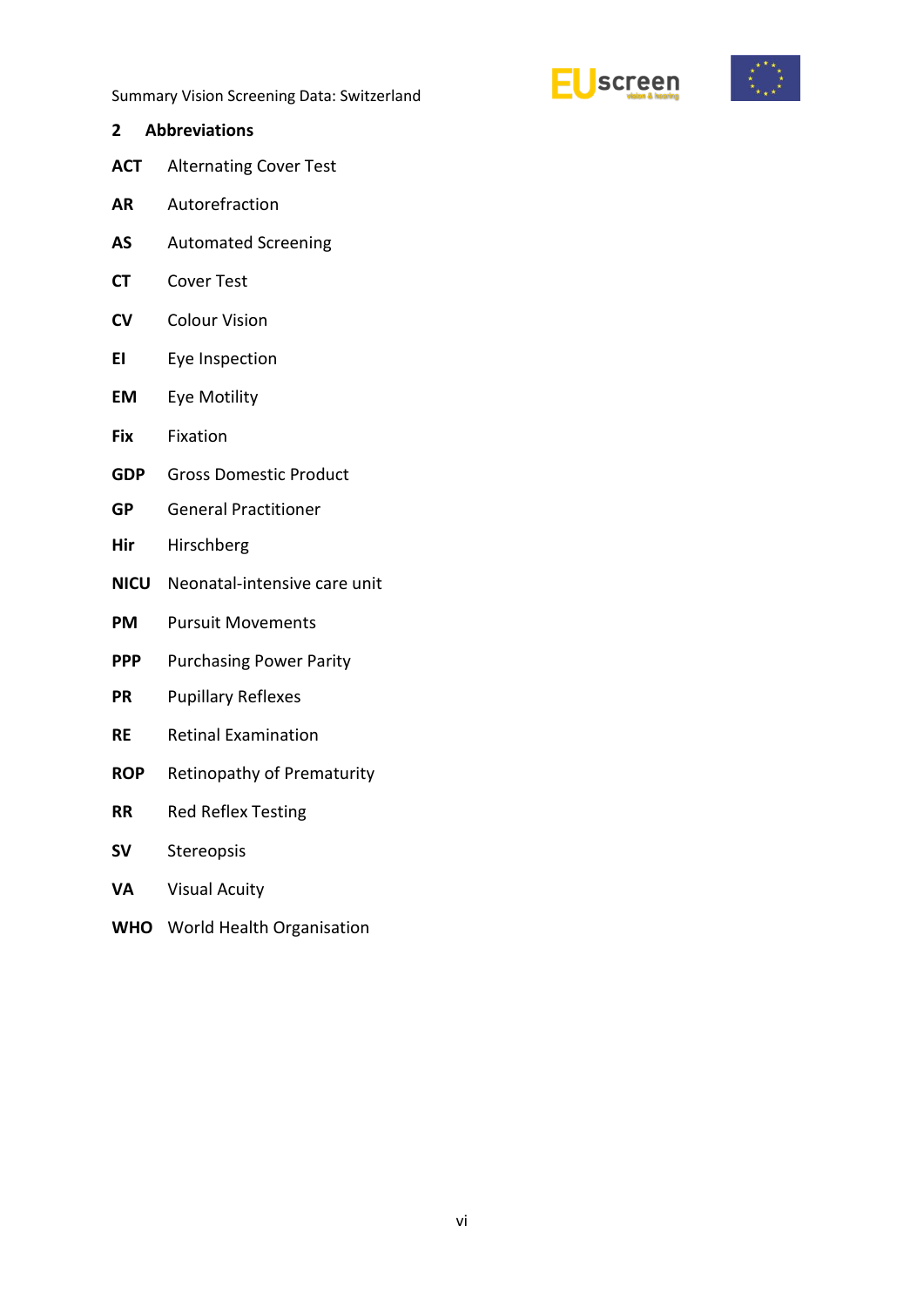



### <span id="page-6-0"></span>**3 Population and Healthcare Overview**

The population of Switzerland is 8,466,017 (World Bank, 2018a) and birth rate is estimated at 10.5 births/1,000 population in 2016 (World Bank, 2018b). The change in population and birth rate from 1960 to 2017 is shown in Figure 1, graphs A and B respectively.

Switzerland has a reported population density of 214 people per square kilometre in 2017 and this has risen from 138 people per square kilometre in 1961 (World Bank, 2018c). Infant mortality in 2017 is estimated at 3.7 deaths/1,000 live births in total (World Bank, 2018d).

The average life expectancy in Switzerland is estimated at 82.9 years (World Bank, 2018e), with a death rate of 7.8 deaths/1,000 population in 2016 (World Bank, 2018f). Switzerland has a gross national income per capita (PPP int. \$, 2013) of \$56,000 (WHO, 2016). The estimated total expenditure on health per capita in 2014 was \$6,468 (Intl \$) and the total expenditure on health in 2014 as percentage of GDP was 11.7% (WHO, 2016).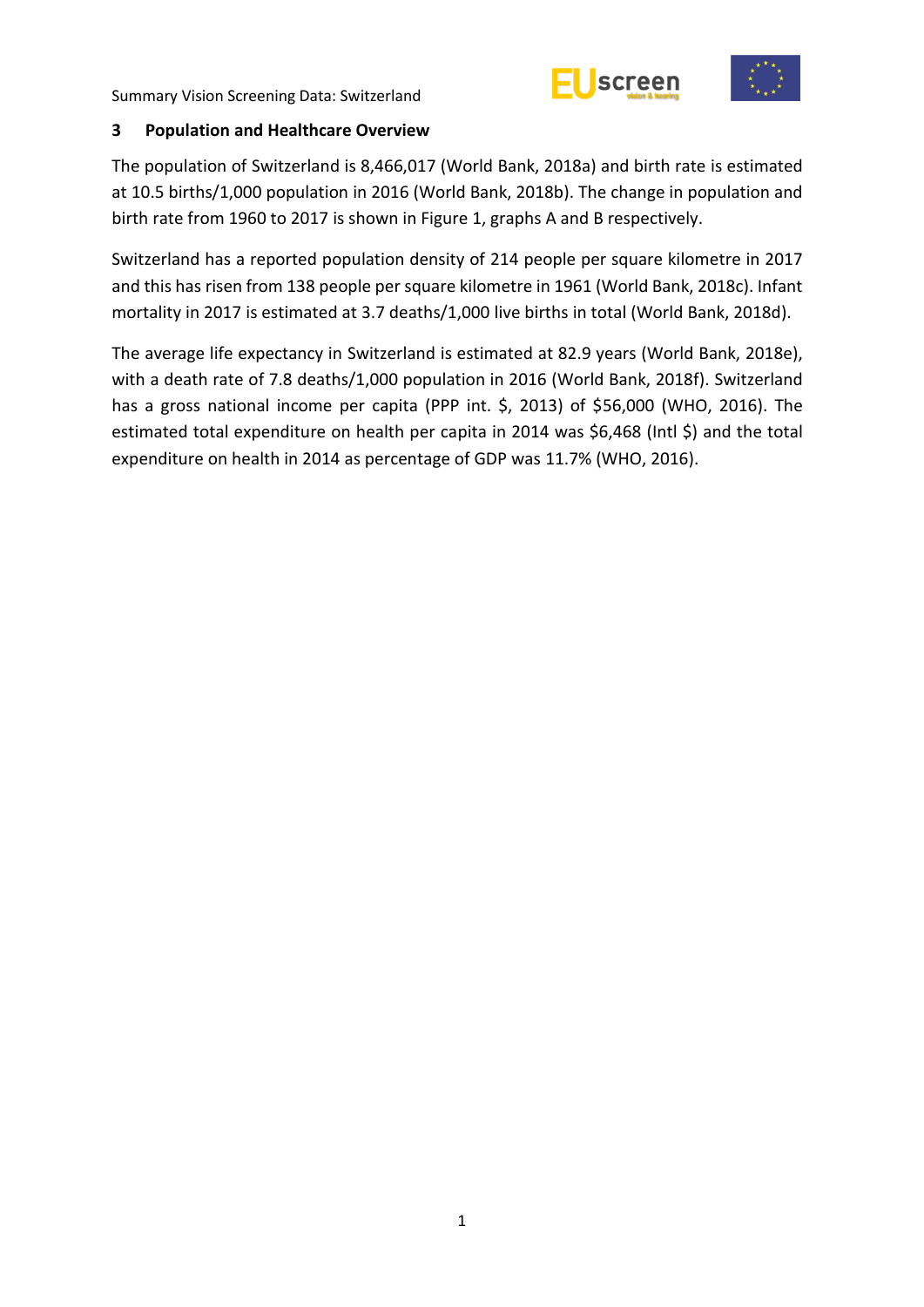





*Source: Information sourced from World Bank (2018)*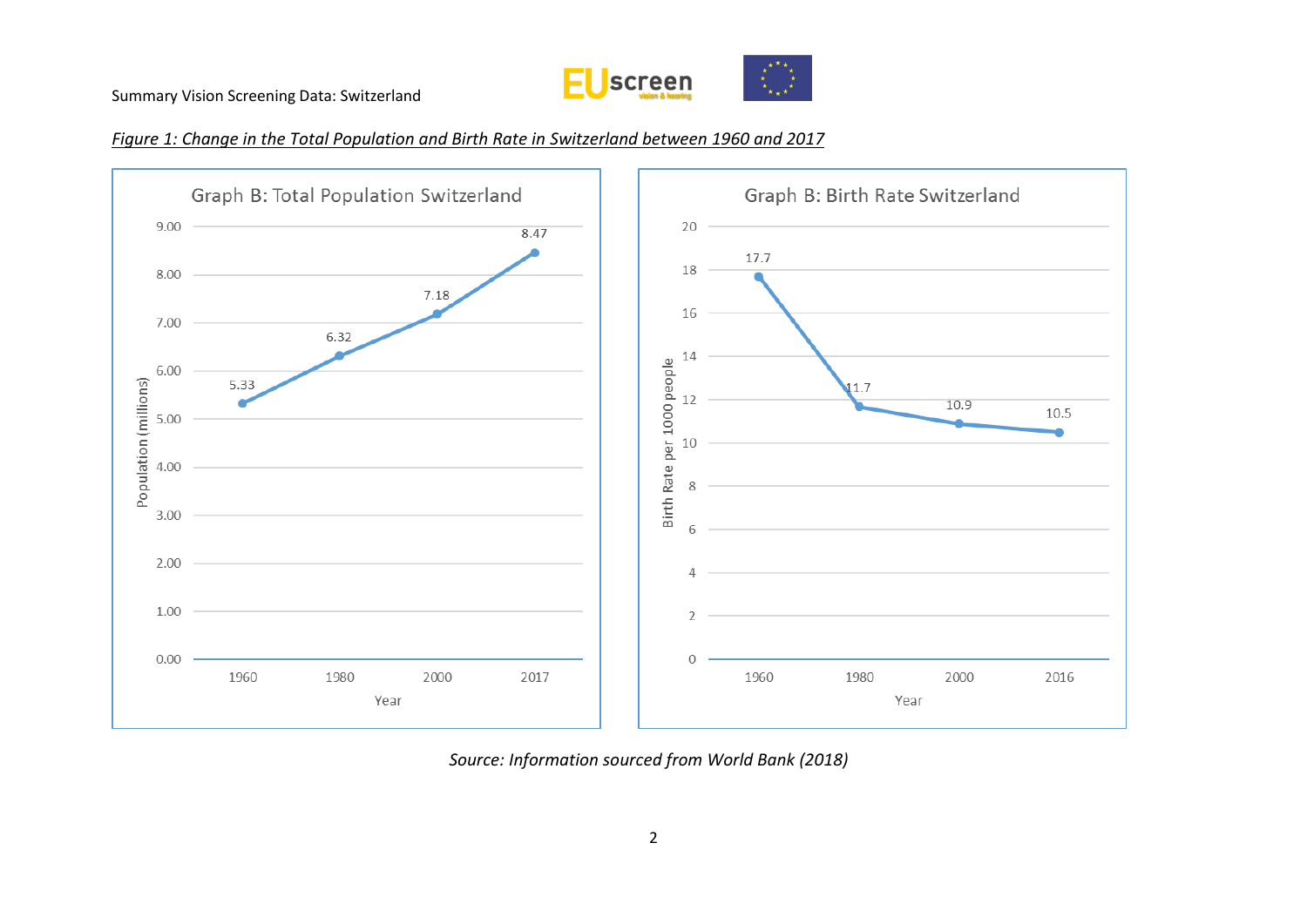



#### <span id="page-8-0"></span>**4 Vision Screening Commissioning and Guidance**

In Switzerland, vision screening is not embedded into a general preventative child healthcare screening system. It is organised regionally (Cantons) therefore differences exist between regions in relation to coverage, personnel delivering screening, tests used and funding. Vision screening is funded through either mandatory health insurance, the state or municipalities.

The content of the vision screening programme is decided upon by those professionals involved in screening within each region. There is no consensus on this, most often an official physician, ("cantonal doctor") decides on the procedure. However, the screening content itself is managed by the performing personnel.

It is not known when vision screening began, or when it was implemented nationally. It is not known if the vision screening programme has been changed since its start date and there are no guidelines or general regulations for vision screening. If there are any revisions to a programme, this is decided upon on a regional basis with no regulations pertaining to how revisions take place or the funding of this work.

In Switzerland, paediatricians, midwives, nurses, specialist nurses, ophthalmologists, orthoptists and general practitioners (GP) conduct vision screening. It is not known how many of these professionals there are, per million population. No other general healthcare professionals have been identified that could deliver vision screening with additional training. Currently there is no specific training to perform vision screening, healthcare professionals gain this knowledge from their general training.

There are no methods for quality monitoring imposed by the government and no information is collected. There has been research carried out concerning the effectiveness of a vision screening programme in Switzerland (Eppenberger et al., 2016) which assessed the current local situation in the canton of St. Gallen and found that there was variation between locations. No research concerning the cost-effectiveness.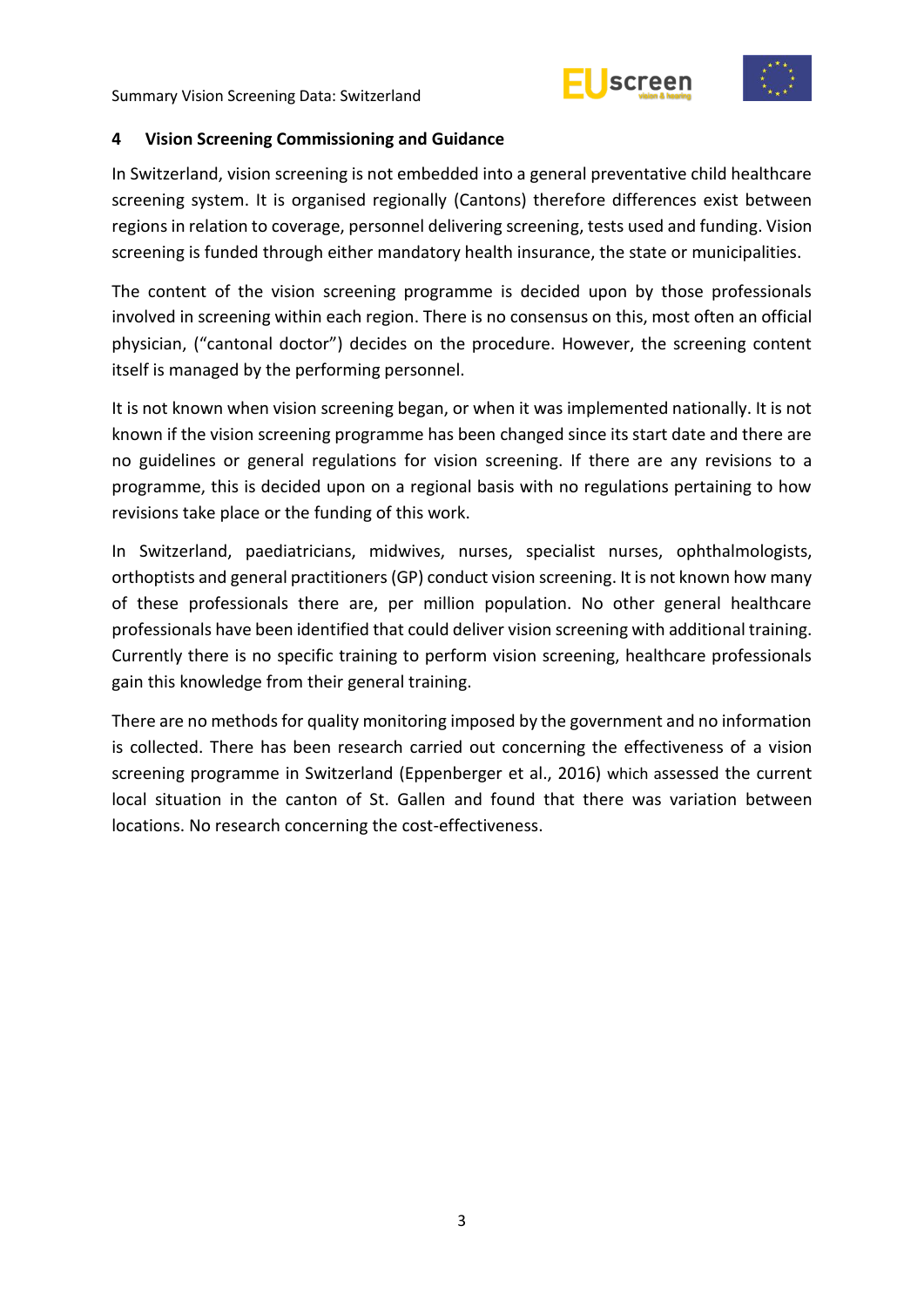



#### <span id="page-9-0"></span>**5 Screening programme**

In Switzerland, the target conditions screened for include retinopathy of prematurity (ROP), congenital eye disorders, amblyopia, reduced visual acuity, refractive error, colour vision defects and strabismus. The health care professionals delivering vision screening, venue for screening and tests used vary depending on the age of the child as shown in Tables 1, 2 and 3 respectively. Specific details of the screening offered within each age group are described more fully in sections 5.1 to 5.4 below. It is also important to note that there is no consensus and therefore vision screening procedures vary depending on regions and/or professional screening. The information available and given below is generally indicative of Switzerland, but relates specifically to the Canton of St. Gallen.

### <span id="page-9-1"></span>*5.1 Vision screening - Preterm babies*

Preterm babies, up to the age of 3 months, are screened by an ophthalmologist in a neonatology department of a hospital. Preterm babies are determined as < 32 weeks gestational age and/or  $\leq$  1500 grams, or with oxygen supplementation > 3 days. Ophthalmoscopy (slit lamp examination if necessary) is performed according to the international guidelines. Otherwise, light reflex test is performed in the first week, month 1 and month 2 according to the guidelines of the Swiss Society of Paediatrics. The vision screening tests utilised include eye inspection, fixation and retinal examination; this is dependent upon age and weight.

#### <span id="page-9-2"></span>*5.2 Vision screening - Birth to 3 months*

Well, healthy babies up to the age of 3 months are screened by either a paediatrician, midwife, specialist nurse, ophthalmologist or orthoptist. The vision screening tests administered at this age include eye inspection, fixation, retinal examination and pupillary reflexes. The screening is performed in the first week, month 1 and month 2. These tests are conducted in either a hospital, child healthcare centre, or a private clinic. Criteria that necessitate referral to an ophthalmologist for further diagnostic examination include any eye abnormality (e.g. leukocoria etc.). There are no consensus guidelines for referral, it is at the discretion of the examiner. Vision screening is not repeated, before referral for further diagnostic examination, children are referred immediately if they do not pass the screening procedure.

## <span id="page-9-3"></span>*5.3 Vision screening - 3 months to 36 months*

Infants aged from 3 to 36 months are screened by either a paediatrician, specialist nurse, ophthalmologist, orthoptist, optometrist/optician, or GP. The vision screening tests administered at this age include eye inspection, fixation, red reflex testing, eye motility, Hirschberg test, pursuit movements, pupillary reflexes, cover test, alternating cover test, visual acuity measurement, stereopsis (no consensus, most often Lang I and II, Titmus) and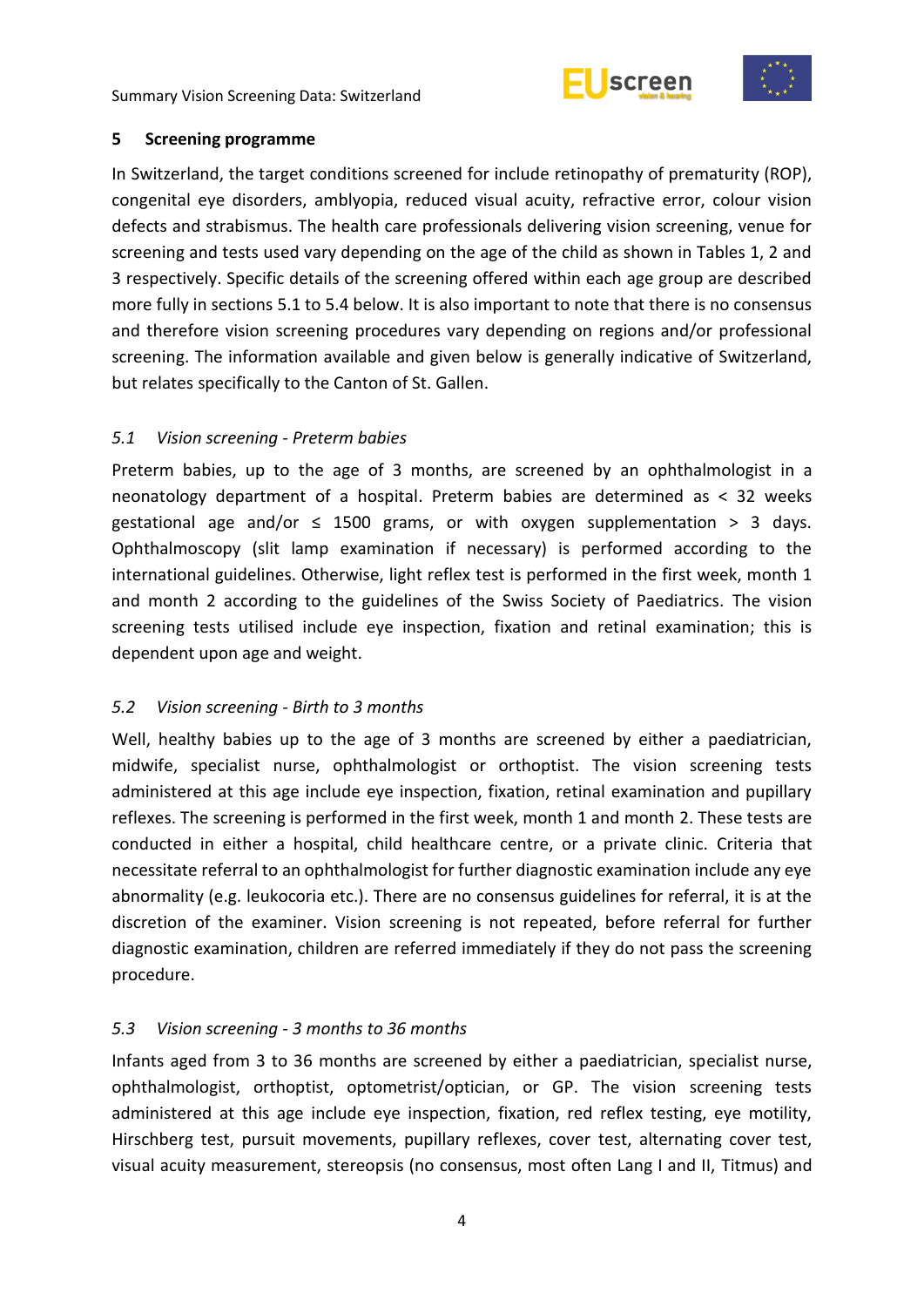



colour vision (no concensus, most often Ishihara). Autorefraction (Retinomax Autorefractor) and automated screening (PlusOptix) are sometimes performed, but this depends on the examiner. These tests are conducted in either a hospital, child healthcare centre, kindergarten, school, private clinic, or public place.

Visual acuity (VA) is measured for the first time at age 2.5 years and the optotype charts used include Cardiff Acuity Cards, Lea symbols, Snellen, Tumbling E, Landolt C and Numbers. For each chart it is variable in terms of whether they are logMAR, linear, crowded or uncrowded charts, the range of optotype sizes used, or if different visual acuity charts are used for different ages and how this differs between regions. This is due to the fact that there is no consensus and it is dependent upon the preferences of the examiner. It is dependent upon the examiner as to when visual acuity is measured again and there is no consensus for this. VA is measured by either a paediatrician, specialist nurse, ophthalmologist, orthoptist, optometrist/optician, or a GP. Criteria that necessitate referral to an ophthalmologist for further diagnostic examination include VA of equal to or less than 0.8 decimal (0.1 logMAR, 6/7.5 Snellen), 1 or 2 lines difference in visual acuity, lacking stereovision, or any other eye abnormality (e.g. leukocoria). This is true for large cities including Zurich, however it depends on the individual screening as there are no consensus guidelines. Vision screening is not repeated, before referral for further diagnostic examination, children are referred immediately if they do not pass the screening procedure.

## <span id="page-10-0"></span>*5.4 Vision screening - 36 months to 7 years*

Children aged between 36 months and 7 years receive vision screening delivered by either a paediatrician, specialist nurse, ophthalmologist, orthoptist or a GP in hospitals, child healthcare centres, kindergarten, schools, private clinics, or public places. The vision screening tests administered at this age include eye inspection, fixation, red reflex testing, eye motility, Hirschberg test, pursuit movements, pupillary reflexes, cover test, alternating cover test, visual acuity measurement, stereopsis (no consensus, most often Lang I and II, Titmus) and colour vision (no concensus, most often Ishihara). Autorefraction (Retinomax Autorefractor) and automated screening (PlusOptix) are sometimes performed, but this depends on the examiner.

The optotype charts used include Cardiff Acuity Cards, Lea symbols, Snellen, Tumbling E, Landolt C and Numbers. Criteria that necessitate referral to an ophthalmologist for further diagnostic examination include a VA of equal to or less than 0.8 decimal (0.1 logMAR, 6/7.5 Snellen) 1 or 2 lines difference in VA, lacking stereovision, or any other eye abnormality (e.g. leukocoria etc.). This is true for large cities including Zurich, however it depends on the individual screening as there are no consensus guidelines. Vision screening is not repeated, before referral for further diagnostic examination, children are referred immediately if they do not pass the screening procedure.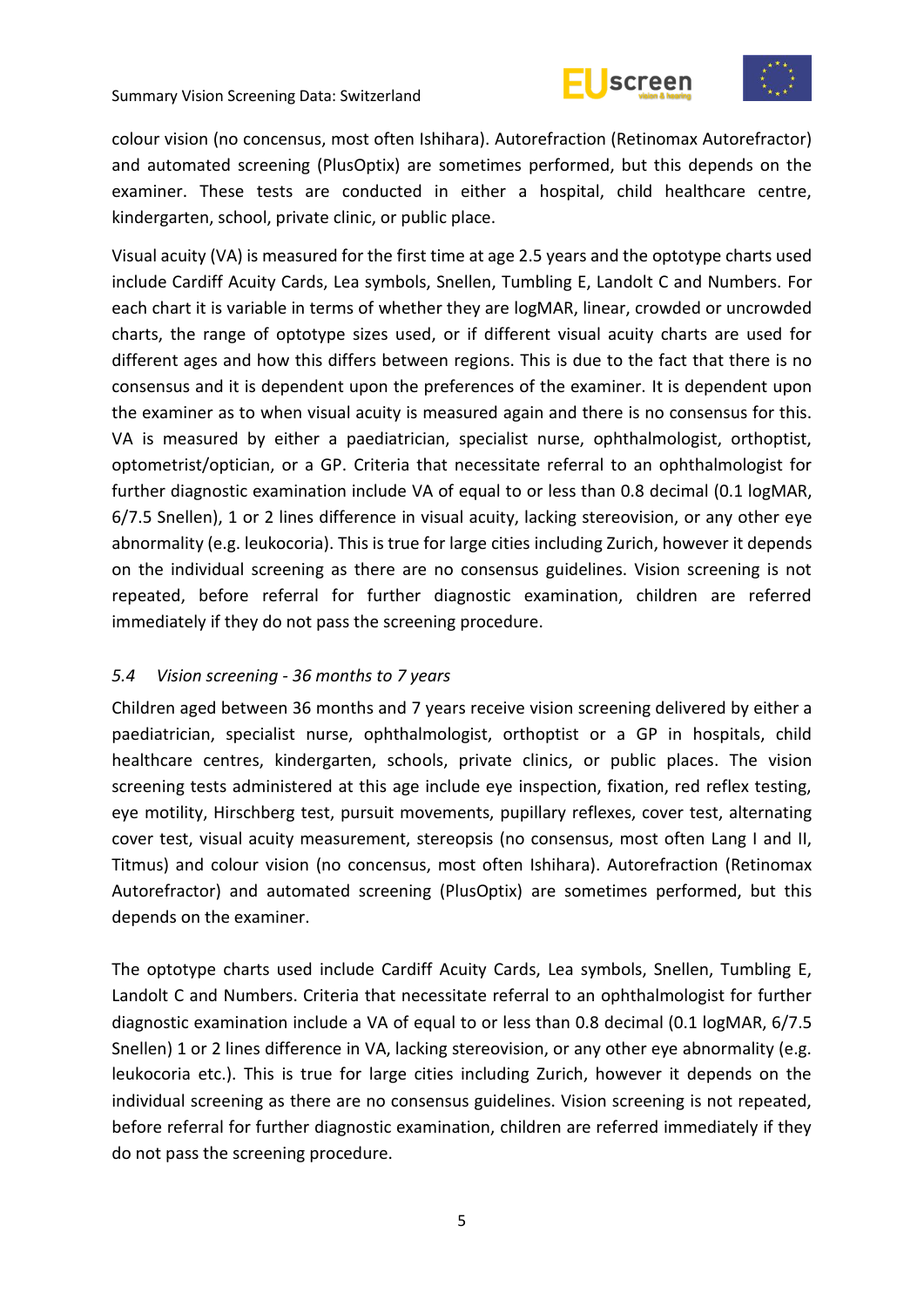

**Table 1:** Healthcare professionals who conduct vision screening in each age group

| Table 1        | Paediatrician  | <b>Midwife</b> | <b>Specialist</b><br><b>Nurse</b> | Ophthalmologist | Orthoptist     | Optometrist    | <b>GP</b>      |
|----------------|----------------|----------------|-----------------------------------|-----------------|----------------|----------------|----------------|
| Preterm babies | $\pmb{\times}$ | $\pmb{\times}$ | $\pmb{\times}$                    | $\checkmark$    | $\pmb{\times}$ | $\pmb{\times}$ | $\pmb{\times}$ |
| 0 to 3 months  | $\checkmark$   | $\checkmark$   | $\checkmark$                      | $\checkmark$    | $\checkmark$   | $\pmb{\times}$ | $\pmb{\times}$ |
| 3 to 36 months | $\checkmark$   | $\pmb{\times}$ | $\checkmark$                      | $\checkmark$    | $\checkmark$   | $\checkmark$   |                |
| 3 to 7 years   | $\checkmark$   | $\pmb{\times}$ | $\checkmark$                      | $\checkmark$    | $\checkmark$   | $\pmb{\times}$ |                |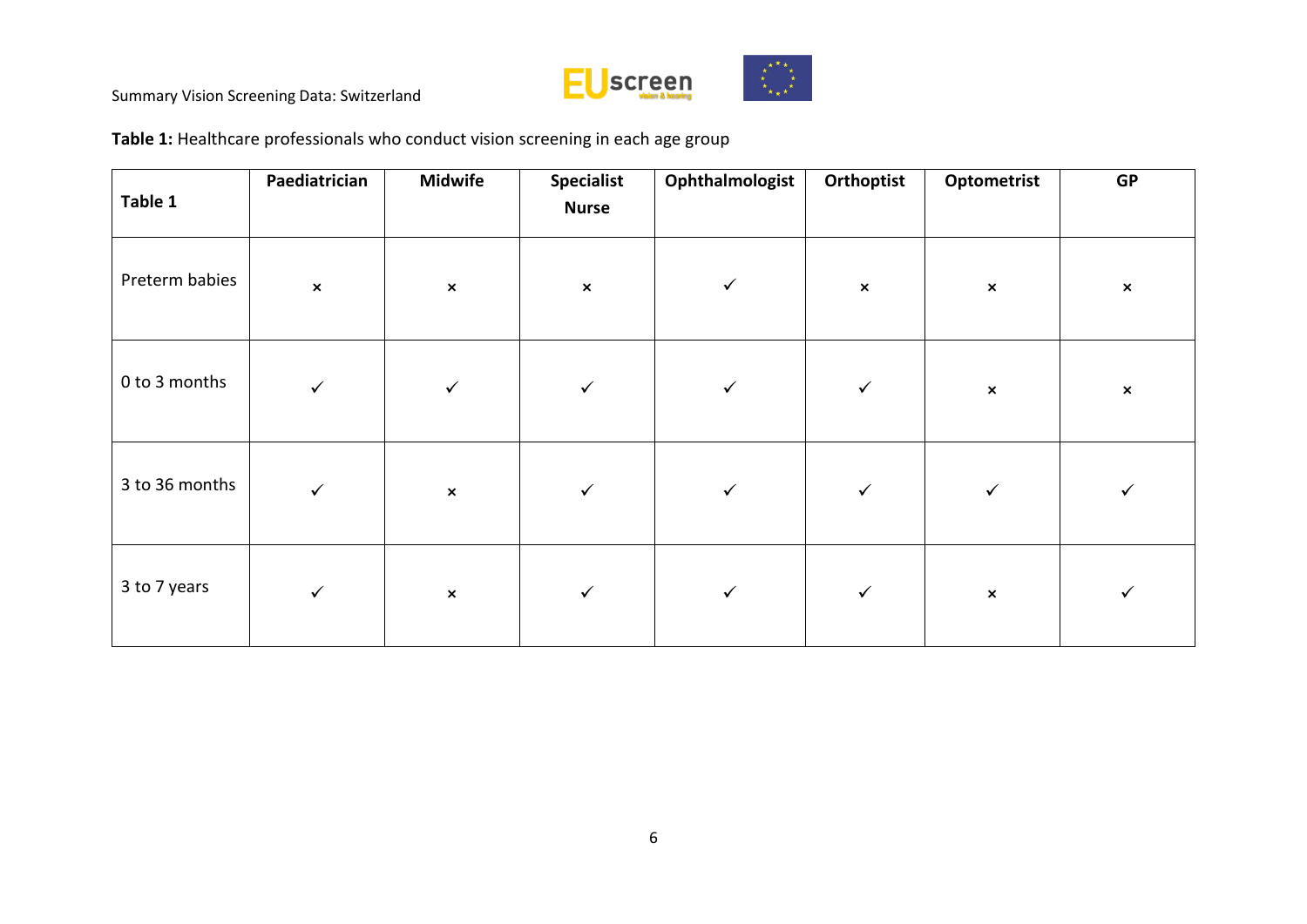

| Table 2                           | E1           | <b>Fix</b>   | <b>RE</b>                 | <b>PR</b>      | RR                        | EM                        | Hir            | PM             | <b>CT</b>                 | <b>ACT</b>     | <b>VA</b>      | ${\sf SV}$                | CV                        | <b>AR</b>      | AS                        |
|-----------------------------------|--------------|--------------|---------------------------|----------------|---------------------------|---------------------------|----------------|----------------|---------------------------|----------------|----------------|---------------------------|---------------------------|----------------|---------------------------|
| Preterm<br>babies                 | $\checkmark$ | $\checkmark$ | $\checkmark$              | $\pmb{\times}$ | $\boldsymbol{\mathsf{x}}$ | $\boldsymbol{\mathsf{x}}$ | $\pmb{\times}$ | $\pmb{\times}$ | $\boldsymbol{\mathsf{x}}$ | $\pmb{\times}$ | $\pmb{\times}$ | $\boldsymbol{\mathsf{x}}$ | $\boldsymbol{\mathsf{x}}$ | $\pmb{\times}$ | $\boldsymbol{\mathsf{x}}$ |
| $0$ to $3$<br>months              | $\checkmark$ | $\checkmark$ | $\checkmark$              | $\checkmark$   | $\boldsymbol{\mathsf{x}}$ | $\pmb{\times}$            | $\pmb{\times}$ | $\pmb{\times}$ | $\boldsymbol{\mathsf{x}}$ | $\pmb{\times}$ | $\pmb{\times}$ | $\boldsymbol{\mathsf{x}}$ | $\boldsymbol{\mathsf{x}}$ | $\pmb{\times}$ | $\pmb{\times}$            |
| 3 to 36<br>months                 | $\checkmark$ | $\checkmark$ | $\boldsymbol{\mathsf{x}}$ | $\pmb{\times}$ | $\checkmark$              | $\checkmark$              | $\checkmark$   | $\checkmark$   | $\checkmark$              | $\checkmark$   | $\checkmark$   | $\checkmark$              | $\checkmark$              | $\checkmark$   | ✓                         |
| $3$ to<br>$\overline{7}$<br>years | $\checkmark$ | $\checkmark$ | $\pmb{\times}$            | $\pmb{\times}$ | $\checkmark$              | $\checkmark$              | $\checkmark$   | $\checkmark$   | $\checkmark$              | $\checkmark$   | $\checkmark$   | $\checkmark$              | $\checkmark$              | $\checkmark$   |                           |

**Table 2:** Vision screening tests used in vision screening for each age group

Key: *EI: Eye Inspection; Fix: Fixation; RR: Red Reflex Testing; EM: Eye Motility; Hir: Hirschberg test; RE: Retinal Examination; PM: Pursuit Movements; PR: Pupillary Reflexes; CT: Cover Test; ACT: Alternating Cover Test; VA: Visual Acuity; SV: Stereopsis; CV: Colour Vision; AR: Autorefraction; AS: Automated Screening*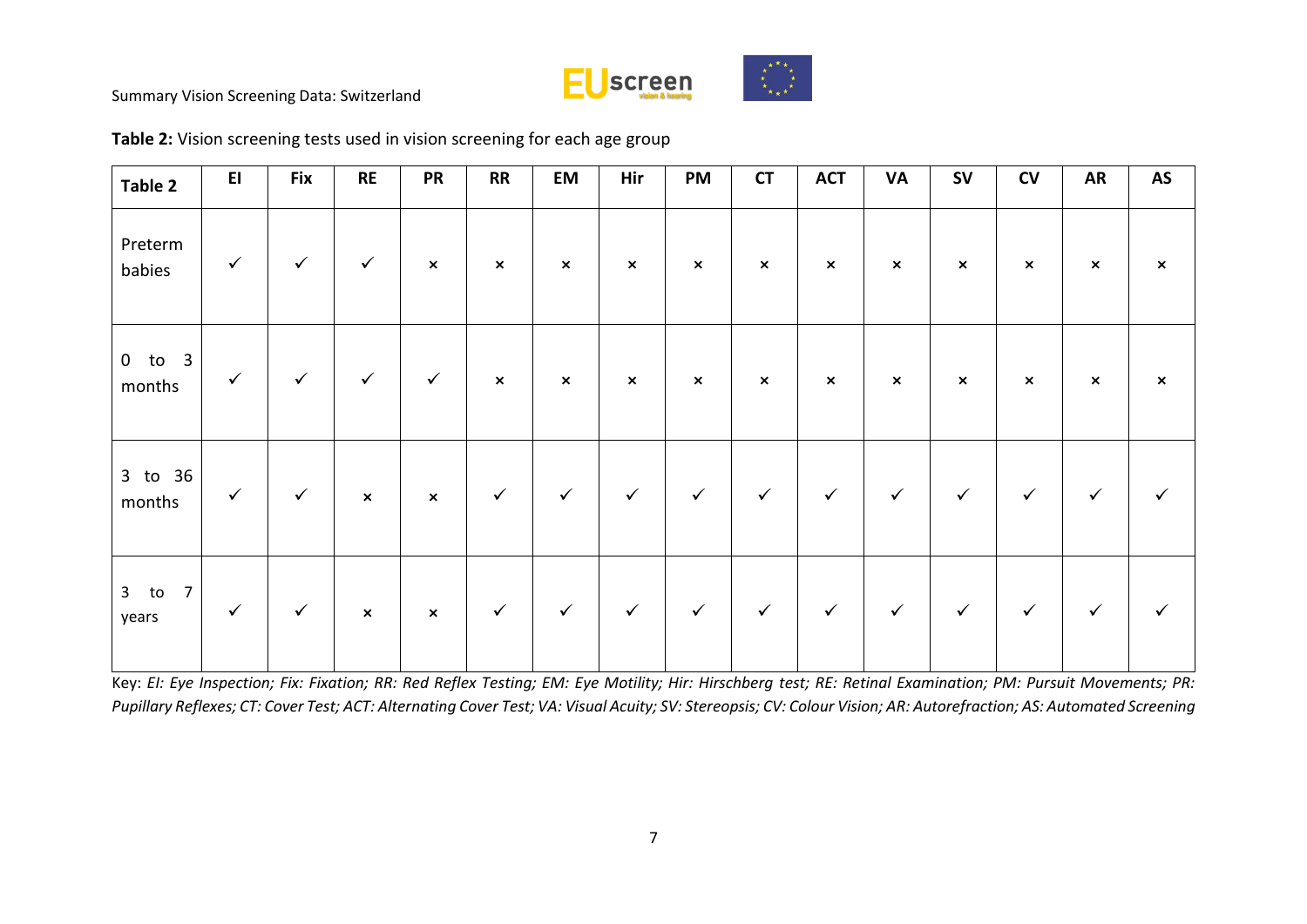

**Table 3:** Location of vision screening for each age group

| Table 3        | Hospital     | <b>Child Healthcare</b><br>Centre | Kindergarten   | <b>Private Clinic</b> | <b>School</b>  | <b>Public Place</b> |
|----------------|--------------|-----------------------------------|----------------|-----------------------|----------------|---------------------|
| Preterm babies | $\checkmark$ | $\pmb{\times}$                    | $\pmb{\times}$ | $\pmb{\times}$        | $\pmb{\times}$ | $\pmb{\times}$      |
| 0 to 3 months  | $\checkmark$ | $\checkmark$                      | $\pmb{\times}$ | $\checkmark$          | $\pmb{\times}$ | $\pmb{\times}$      |
| 3 to 36 months | $\checkmark$ | $\checkmark$                      | $\checkmark$   | $\checkmark$          | $\checkmark$   | ✓                   |
| 3 to 7 years   | $\checkmark$ | $\checkmark$                      | $\checkmark$   | $\checkmark$          | $\checkmark$   | ✓                   |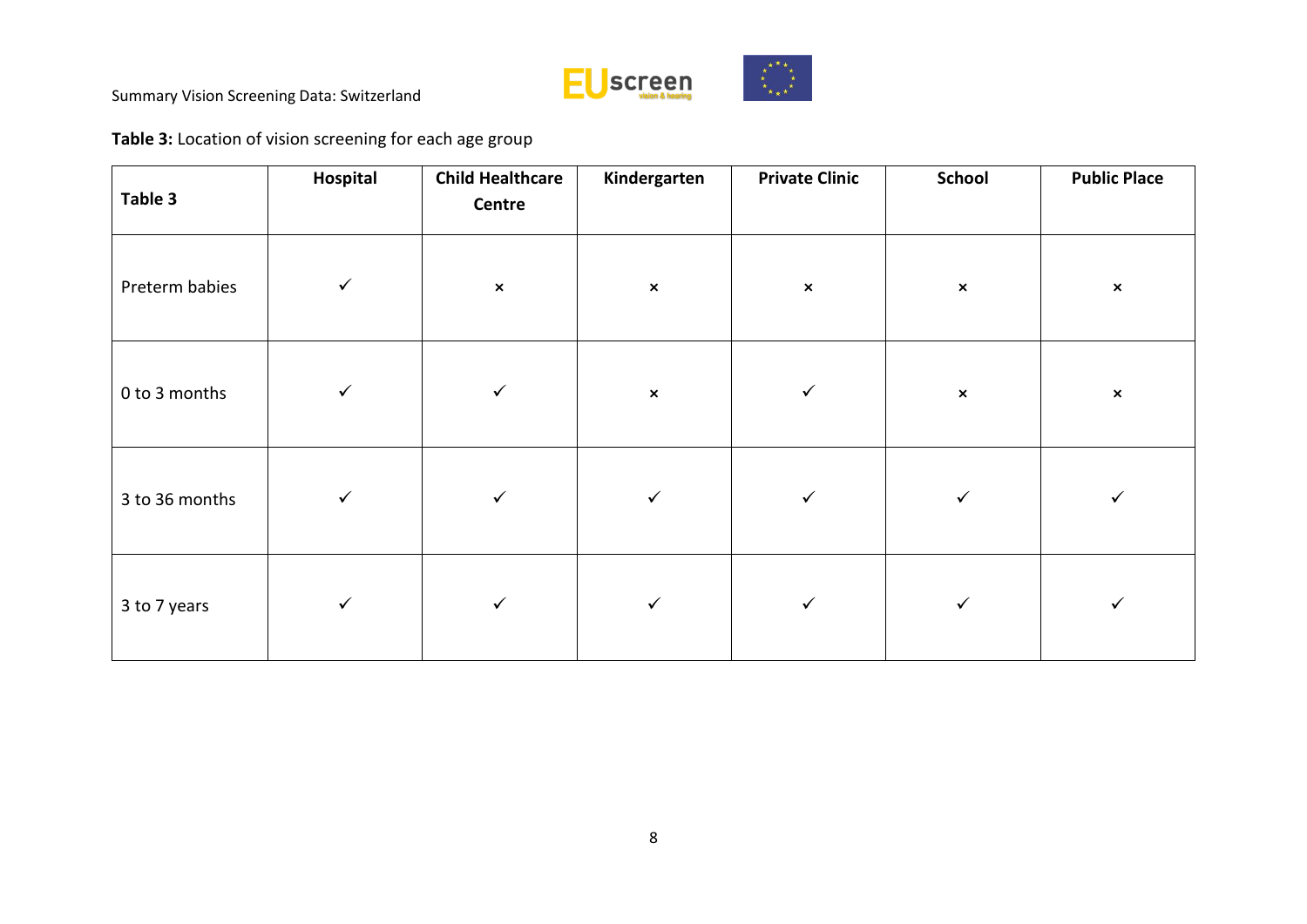



#### <span id="page-14-0"></span>**6 Automated Screening**

Automated vision screening is achieved using handheld, portable devices designed to detect presence of refractive error from 6 months of age. It provides objective results and is used to detect amblyopic risk factors. This differs from other methods used to screen children for amblyopia that focus on detection of the actual condition and the resulting visual loss.

In Switzerland, the automated screening devices used are PlusOPtix and Retinomax autorefractor. Automated screening is only rarely performed, it depends on individual preferences of the examiner. Therefore, there is no information concerning:

- The ages at which these are performed
- If other tests are used too
- If all children, or just a select group of borderline/fails are tested with these
- If there is comparative data between regions that do and do not conduct these tests
- What the referral criteria are

The cost of these devices, the maintenance costs per year and after how many years a device is scheduled for replacement are not known.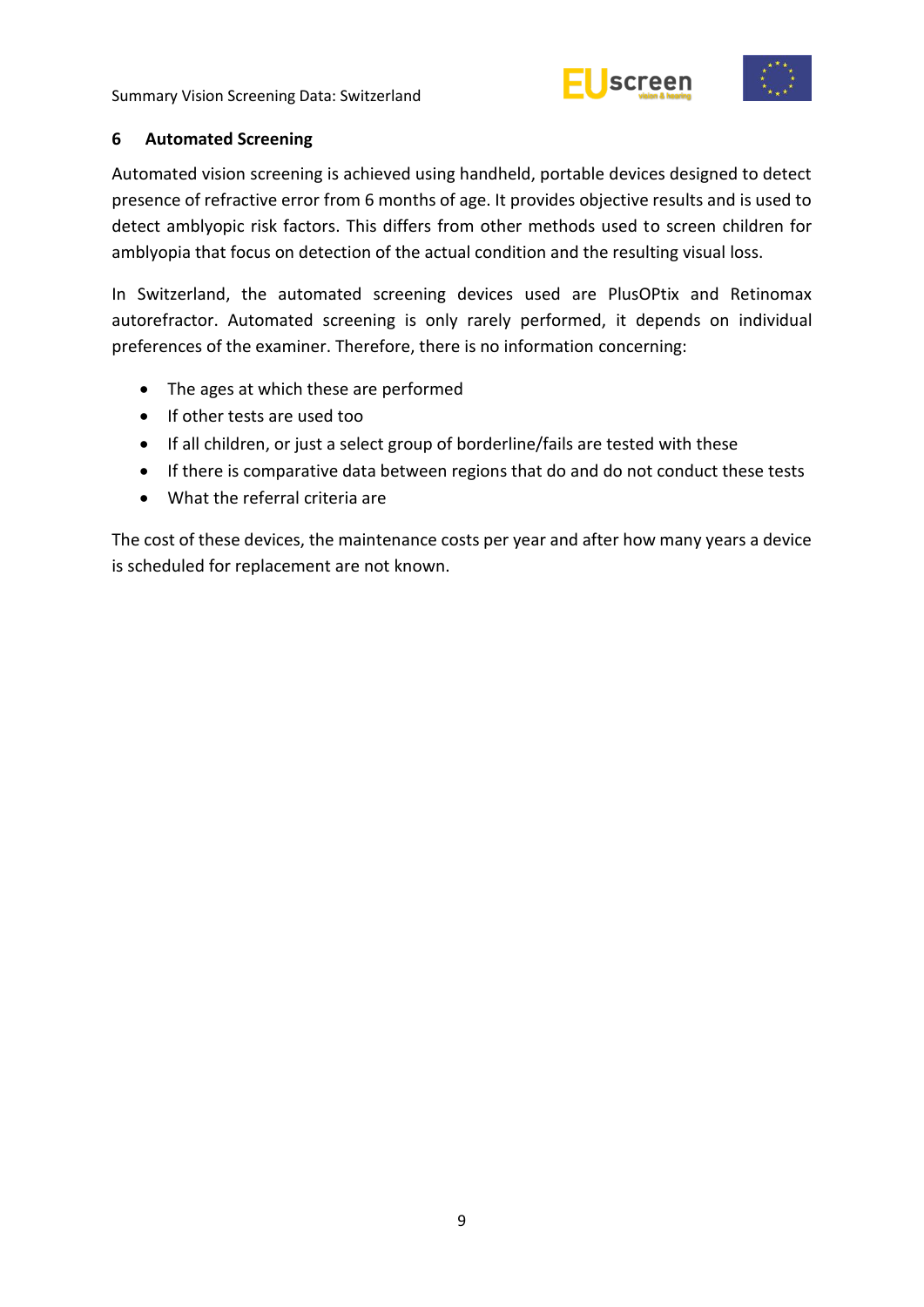



## <span id="page-15-0"></span>**7 Provision for Visually Impaired**

In Switzerland, there are 25 schools for blind or severely visually impaired children. The costs per child for these schools is not known. There is additional support for visually impaired children who attend regular mainstream primary school, in the way of vision aids such as magnifying glasses and special glasses. This differs between regions.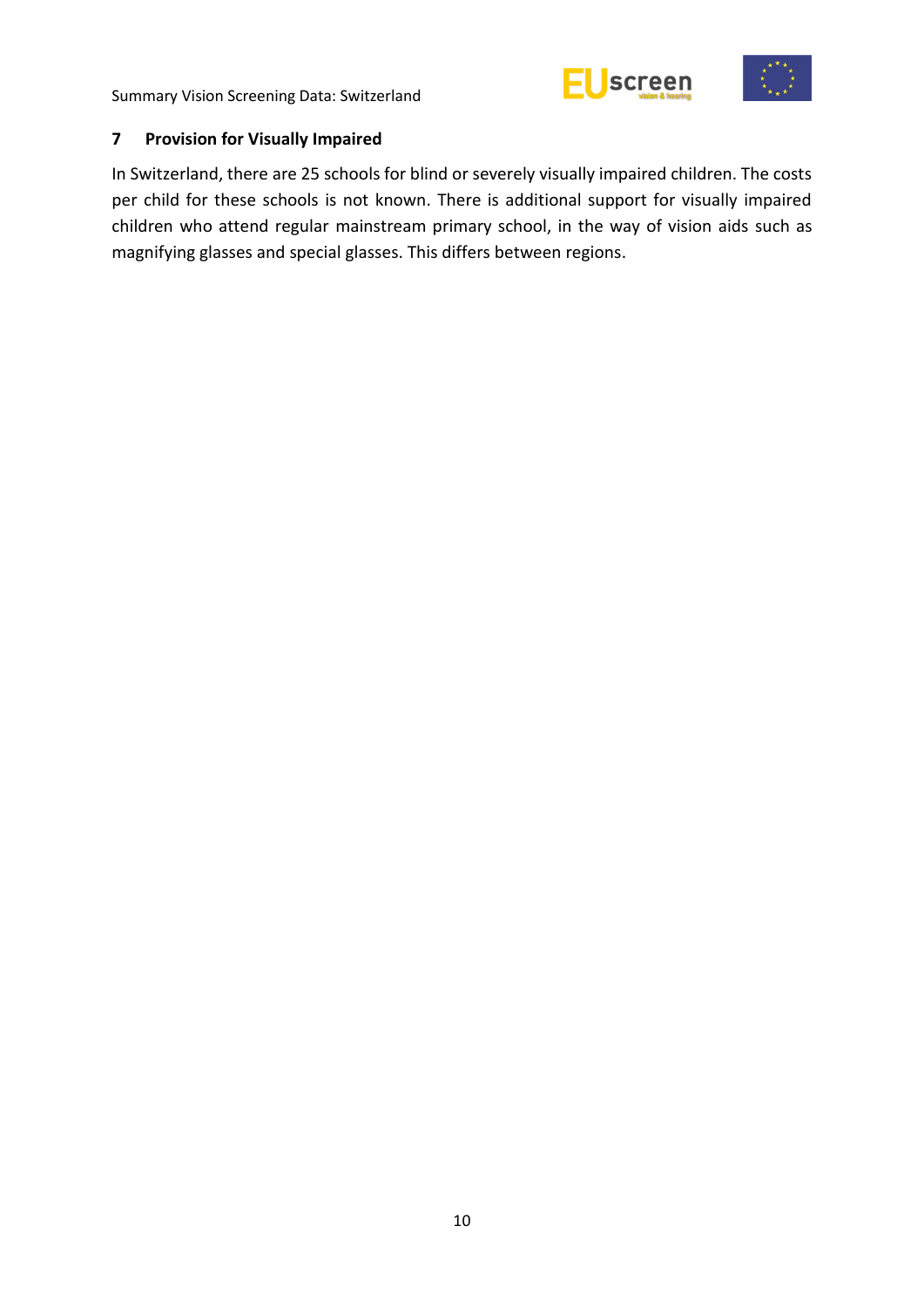



#### <span id="page-16-0"></span>**8 Knowledge of existing screening programme**

### <span id="page-16-1"></span>*8.1 Prevalence/Diagnosis*

The prevalence of treated or untreated amblyopia by the age of 7 years is estimated to be 2- 4% using the criteria of 2 or more lines difference in VA between the eyes. The prevalence of persistent amblyopia (missed by screening or failed treatment) by the age of 7 years (N= 7,499) is 2% (Sturm et al., 2016). The prevalence of strabismus is 2-4% in preschool children (Sturm et al., 2016). The incidence (observed cases) of the four types of amblyopia (strabismic, refractive, combined mechanism and deprivation) is not known.

## <span id="page-16-2"></span>*8.2 Coverage*

The percentage of children invited for vision screening is not known, and it is not known who invites children for general preventative child healthcare screening, or how this is conducted. The coverage of vision screening, before the age of 7 years is not known. The attendance rate of vision screening, before the age of 7 years is 80-90%, this is also true for the coverage of VA measurements as part of vision screening (Sturm et al., 2016). The percentage of compliance with referral after an abnormal screening test result is not known and it is unclear if there is registration or documentation of noncompliance with referral after an abnormal screening test result.

## <span id="page-16-3"></span>*8.3 Screening evaluation*

The percentage of false negatives for vision screening, after the screening is completed is estimated at less than 10%. The percentage of false positives for vision screening is estimated at less than 10%. The positive predictive value of a refer result after vision screening is not known. The sensitivity and specificity of vision screening is not known.

## <span id="page-16-4"></span>*8.4 Treatment success*

The estimated percentage of infants treated for congenital eye disorders in the total population is 0.1%. The estimated percentage of children treated for strabismus, after being screened before the age of 7 years is 2-3%. The estimated percentage of children treated for strabismus is also 2-3%. The estimated percentage of children treated for amblyopia, after being screened before the age of 7 years is estimated at 2-3%; this rises to 4% of all children treated for amblyopia before the age of 7 years. The number of patients treated for congenital cataract, amblyopia and strabismus, per year by orthoptists and/or ophthalmologists is 40,000 in Switzerland. Ophthalmologists and orthoptists are the only professionals that prescribe glasses for children under the age of 7 years. Other treatment options include patching, penalisation with glasses, atropine, strabismus surgery and cataract surgery. All eligible children are treated.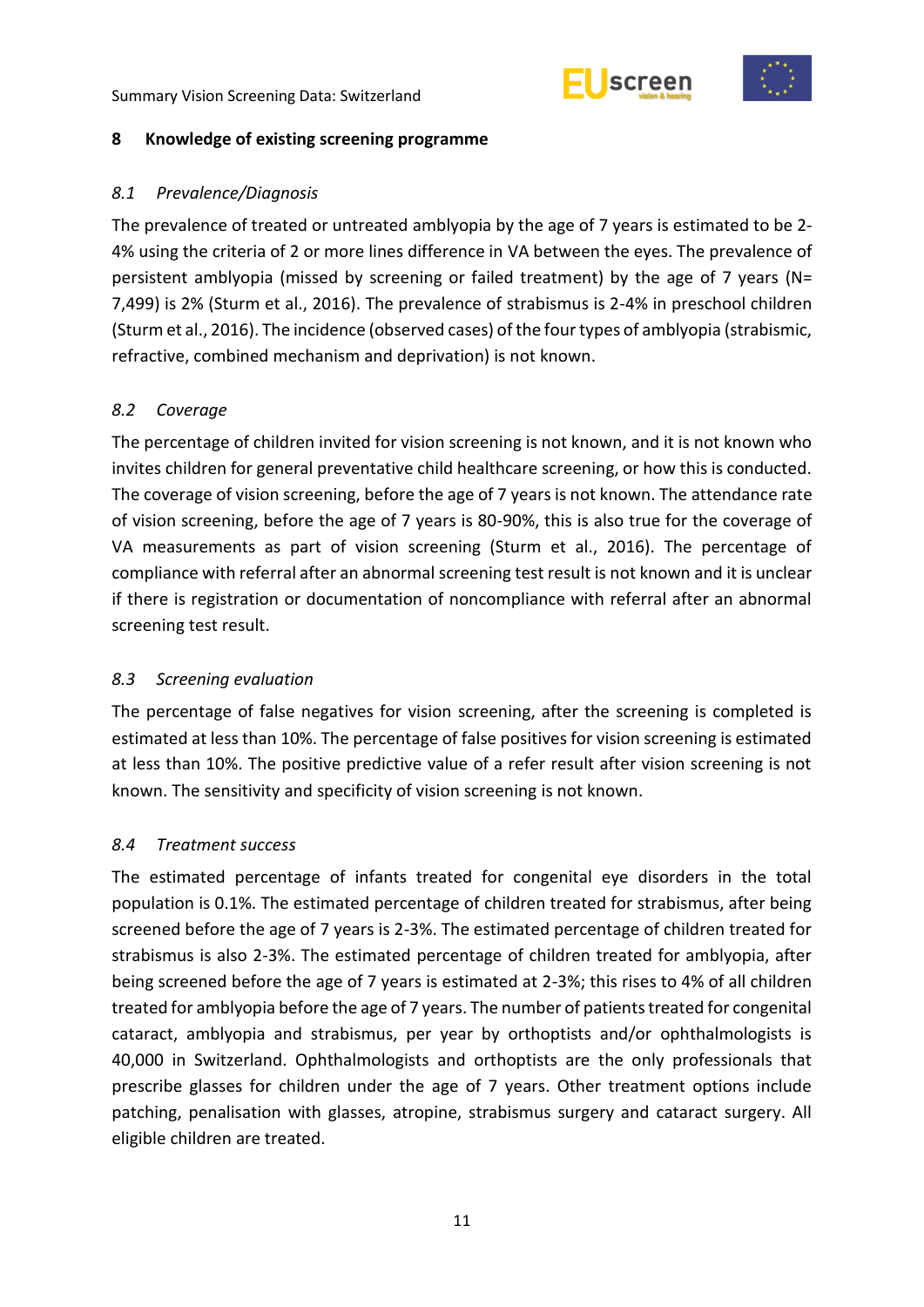



#### <span id="page-17-0"></span>**9 Costs of vision screening in children**

#### <span id="page-17-1"></span>*9.1 Cost of vision screening*

The actual salary costs per year for vision screening professionals is not known. However, the salary costs per hour for vision screening professional ranges from 50-150 CHF (44 to 131 Euros in October 2018). It is not known how much it costs to train general preventative child healthcare screening professionals between leaving secondary education to qualification. It is not known what the total screening costs, per year, for vision screening is in Switzerland. The total costs per child are also unknown.

#### <span id="page-17-2"></span>*9.2 Cost of treatment for amblyopia*

The estimated costs for treatment of typical patients with refractive amblyopia and strabismic amblyopia, including follow up, are not known.

### <span id="page-17-3"></span>*9.3 Cost of Treatment for strabismus*

The estimated costs for strabismus surgery, including follow up, are not known.

### <span id="page-17-4"></span>*9.4 Cost of treatment for cataract*

The estimated cost for congenital cataract surgery, including follow up of deprivation amblyopia, are not known.